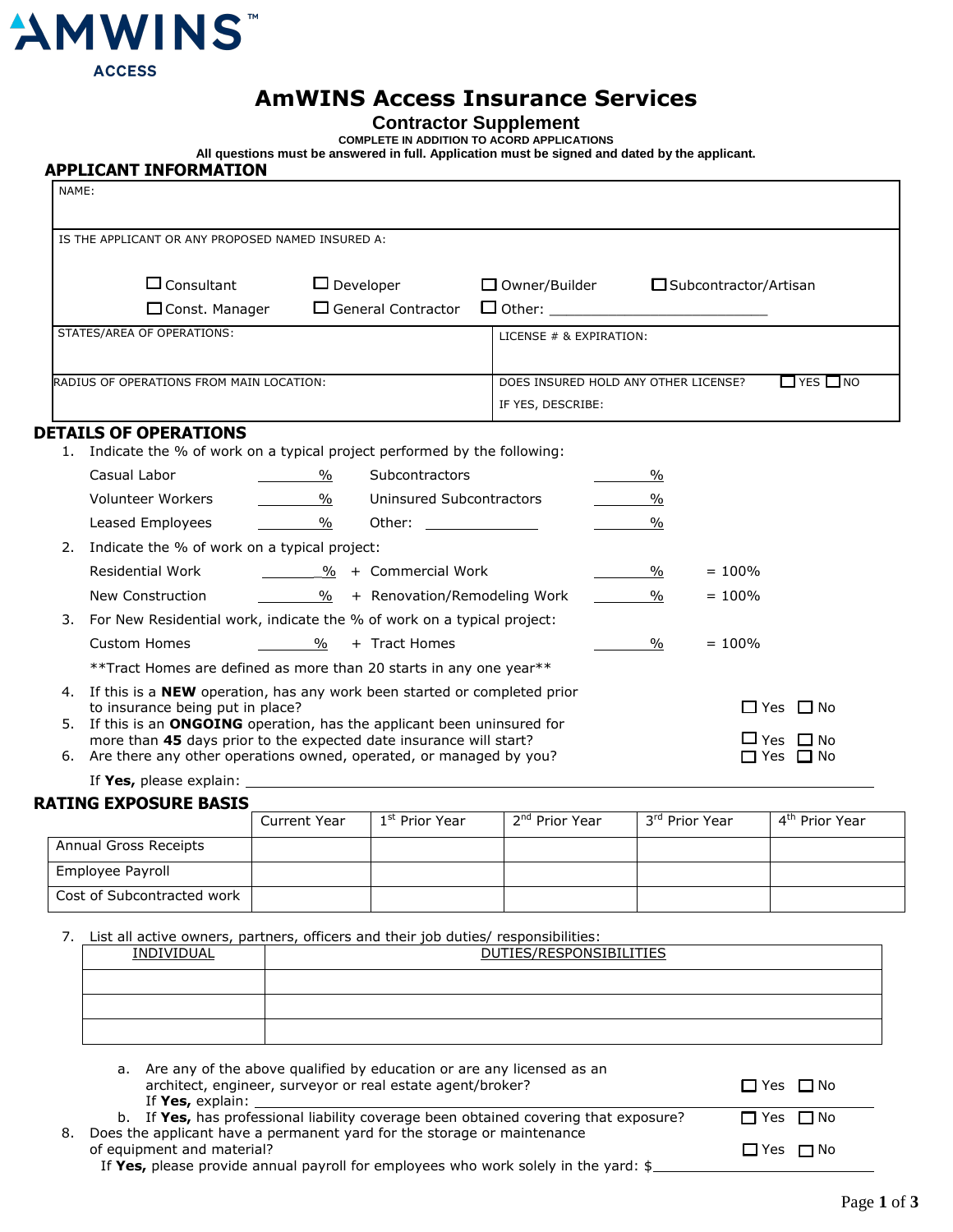9. List all employed supervisors- who supervise through foremen- and their actual payroll:

| <b>INDIVIDUAL</b> | DUTIES/RESPONSIBILITIES | <b>PAYROLI</b> |
|-------------------|-------------------------|----------------|
|                   |                         |                |
|                   |                         |                |
|                   |                         | ≖              |

# **SUBCONTRACTORS EXPOSURES**

If you NEVER hire subcontractors please check here  $\Box$  and skip to the next section- Other exposures.

| 10. Do you obtain the following from all subcontractors before they enter your jobsite? |  |  |  |
|-----------------------------------------------------------------------------------------|--|--|--|
|                                                                                         |  |  |  |

- a. Certificate of Insurance for:
- General Liability Insurance  $\Box$  Yes  $\Box$  No If **Yes,** what limits of liability?  $\frac{2}{1}$   $\frac{2}{\frac{1}{\frac{1}{2} \cdot \frac{1}{\frac{1}{2} \cdot \frac{1}{2} \cdot \frac{1}{2} \cdot \frac{1}{2} \cdot \frac{1}{2} \cdot \frac{1}{2} \cdot \frac{1}{2} \cdot \frac{1}{2} \cdot \frac{1}{2} \cdot \frac{1}{2} \cdot \frac{1}{2} \cdot \frac{1}{2} \cdot \frac{1}{2} \cdot \frac{1}{2} \cdot \frac{1}{2} \cdot \frac{1}{2} \cdot \frac{1}{2$ Occurrence Aggregate Products
- 11. Do you normally use the same subcontractors?  $\Box$  Yes  $\Box$  Yes  $\Box$  No
- 12. Do you ever supervise subcontractors who are not paid by entities proposed as a named insured?  $\Box$  Yes  $\Box$  No  $\Box$  Yes  $\Box$  No  $\Box$  Yes  $\Box$  No  $\Box$  Yes  $\Box$  No  $\Box$  Yes  $\Box$  No  $\Box$  Yes  $\Box$  No  $\Box$  Yes  $\Box$  No  $\Box$  Yes  $\Box$  No  $\Box$  Yes  $\Box$  No  $\Box$  Yes  $\Box$  No  $\Box$  Yes  $\Box$  No  $\Box$  Yes  $\Box$  No
- 13. Do you hire and compensate all independent subcontractors working at your direction? If **No,** please explain:

### **TYPE OF WORK PERFORMED**

14. Please indicate any work or operations involving the following, even if subbed out: (Check all that apply)

| Bldg- Raising or Moving                     | $\Box$ Fiber optic cable work                                 | $\sqcap$ Railway                      |
|---------------------------------------------|---------------------------------------------------------------|---------------------------------------|
| $\Box$ Burning of debris                    | $\Box$ Glass or Glazing Work                                  | $\Box$ Repairs of water damage        |
| $\Box$ Cantilevered Construction            | $\Box$ Highway Overpasses/Bridges                             | $\Box$ Retaining Walls                |
| $\Box$ Chimneys                             | $\Box$ High pressure cleaning                                 | $\Box$ Shorting/Underpinning          |
| $\Box$ Cofferdam or Caisson Work            | $\Box$ Inspection or Appraisal work                           | $\Box$ Slab or Monolithic Floors      |
| $\Box$ Crane Operation                      | $\Box$ Mobile home installation/repair/set-up or related work |                                       |
| $\Box$ Coal/Wood/Oil burning stoves         | $\Box$ Mold/Fungus remediation work                           | <b>Stadium Construction</b><br>$\Box$ |
| $\Box$ Condominium Conversion               | $\Box$ Stevedoring                                            | $\Box$ Snow plowing                   |
| $\Box$ Dams/Reservoirs                      | $\Box$ Pile Driving                                           | Sub Aqueous<br>$\mathbf{1}$           |
| $\Box$ EIFS or related work                 | $\Box$ Pollution Abatement                                    | $\Box$ Subways/Tunnels                |
| $\Box$ Other:                               | $\Box$ Power Generating Facilities                            | Waxing floors                         |
| If checked, please describe work in detail: |                                                               |                                       |

15. Do you anticipate getting into any of the above type work?  $\Box$  Yes  $\Box$  Yes  $\Box$  No If **Yes,** provide details: \_\_

#### **OTHER EXPOSURES**

|                                                                                                      | 16. Does the applicant contact utility companies to have lines marked prior to digging?                                        |                       |               | □ Yes □ No                      |  |
|------------------------------------------------------------------------------------------------------|--------------------------------------------------------------------------------------------------------------------------------|-----------------------|---------------|---------------------------------|--|
|                                                                                                      | 17. Do you perform directional boring?                                                                                         |                       |               | ∐ Yes □ No                      |  |
|                                                                                                      | If Yes, do you bore under any streets, roads, buildings or other structures?                                                   |                       |               | $\Box$ Yes $\Box$ No            |  |
|                                                                                                      | 18. Movement of or work on load bearing walls?                                                                                 |                       |               | □ Yes □ No                      |  |
|                                                                                                      | If Yes, does an architect or engineer sign off on the plans?                                                                   |                       |               | □ Yes □ No                      |  |
|                                                                                                      | Percentage of jobs that involve load bearing wall work:                                                                        |                       |               |                                 |  |
|                                                                                                      | <b>LOSS CONTROL</b>                                                                                                            |                       |               |                                 |  |
|                                                                                                      | 19. Does the applicant have a certified drug free workplace?                                                                   |                       |               | $\Box$ Yes<br>ΠNo               |  |
|                                                                                                      | 20. Does the applicant adhere to all OSHA standards to promote a safe workplace?                                               |                       |               | $\Box$ No<br>$\blacksquare$ Yes |  |
| 21. Has the applicant ever been cited for safety violations?                                         |                                                                                                                                |                       |               | $\Box$ Yes<br>$\Box$ No         |  |
|                                                                                                      | 22. Is the public kept a safe distance from insured's operations and work areas?                                               |                       |               | □Yes □No                        |  |
|                                                                                                      | Indicate type of security used on a project: (Check all that apply)                                                            |                       |               |                                 |  |
|                                                                                                      | $\Box$ Lighting<br>$\Box$ Fencing                                                                                              | $\Box$ Watchmen       |               |                                 |  |
|                                                                                                      | $\square$ Sians<br>$\Box$ Cones                                                                                                | $\Box$ Area Roped off | $\Box$ Other: |                                 |  |
|                                                                                                      | 23. Are all trenches, ditches, excavations, holes in the ground and holes made in the surface                                  |                       |               |                                 |  |
| ∐ Yes ∐ No<br>always properly and clearly identified and protected against others falling into them? |                                                                                                                                |                       |               |                                 |  |
|                                                                                                      | <b>FIV FIN.</b><br>للتقاط والمقاط والمستريح والمستكم والمستقط ومستوجب والمستحد والمستحدث والمستحدث والمستحدث والمستقيد المنافض |                       |               |                                 |  |

24. Are all jobs inspected by management at completion, before leaving the job site?  $\square$  Yes  $\square$  No